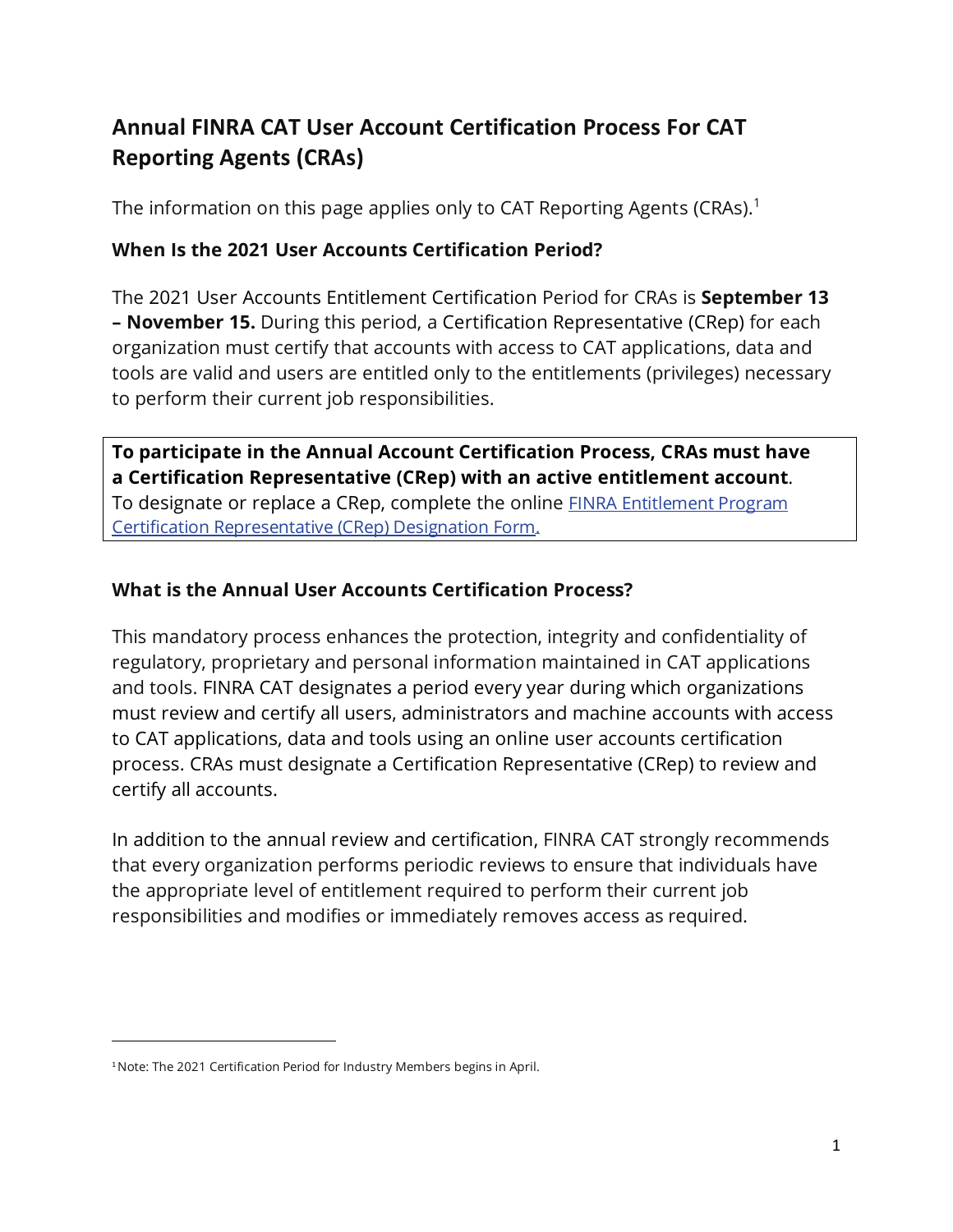#### **How Does a CRA Designate or Replace a Certification Representative (CRep)?**

To designate or replace a CRep, complete the **FINRA Entitlement Program** [Certification](https://na2.docusign.net/Member/PowerFormSigning.aspx?PowerFormId=22bdf925-1a10-4a91-bd6c-166f76f13bf7&env=na2&acct=fa8ca711-f4d5-41ea-a024-3ba943b5f231&v=2) [Representative \(CRep\) Designation Form.](https://na2.docusign.net/Member/PowerFormSigning.aspx?PowerFormId=22bdf925-1a10-4a91-bd6c-166f76f13bf7&env=na2&acct=fa8ca711-f4d5-41ea-a024-3ba943b5f231&v=2) The CRep must be an Account Administrator and have an active entitlement account before the Certification Period begins. The form must be signed and submitted by an Authorized Signatory.

If you are planning to become a new CAT Reporting Agent, your organization must provide the required Entitlement Forms and the [FINRA Entitlement Program](https://na2.docusign.net/Member/PowerFormSigning.aspx?PowerFormId=22bdf925-1a10-4a91-bd6c-166f76f13bf7&env=na2&acct=fa8ca711-f4d5-41ea-a024-3ba943b5f231&v=2)  [Certification](https://na2.docusign.net/Member/PowerFormSigning.aspx?PowerFormId=22bdf925-1a10-4a91-bd6c-166f76f13bf7&env=na2&acct=fa8ca711-f4d5-41ea-a024-3ba943b5f231&v=2) [Representative \(CRep\) Designation Form](https://na2.docusign.net/Member/PowerFormSigning.aspx?PowerFormId=22bdf925-1a10-4a91-bd6c-166f76f13bf7&env=na2&acct=fa8ca711-f4d5-41ea-a024-3ba943b5f231&v=2) as part of the onboarding process for access to be provided.

A CRep is responsible for, and authorized to, review, verify and certify all accounts of the organization. An organization may only have one CRep, and only the CRep is provided entitlement to certify on behalf of the organization.

Organizations that do not have a CRep designated with FINRA CAT before the Certification Period begins will not be able to certify and this will result in follow up for noncompliance as certification is mandatory.

### **What Should Certification Representatives Look for When Performing Annual Entitlement Certification?**

A CRep needs to confirm that access to CAT applications, data and tools is valid for each account and that:

- Each individual has a continuing need to access application(s)/data/tools onthe organization's behalf;
- Each individual is entitled only to the privileges needed to perform currentjob responsibilities; and
- If necessary, coordinate with other AAs to modify entitlements or remove entitlements if specific access is no longer needed, or delete accounts when individuals no longer require access or an individual has terminated from the organization. Note: When access is no longer required, accounts must be immediately deleted.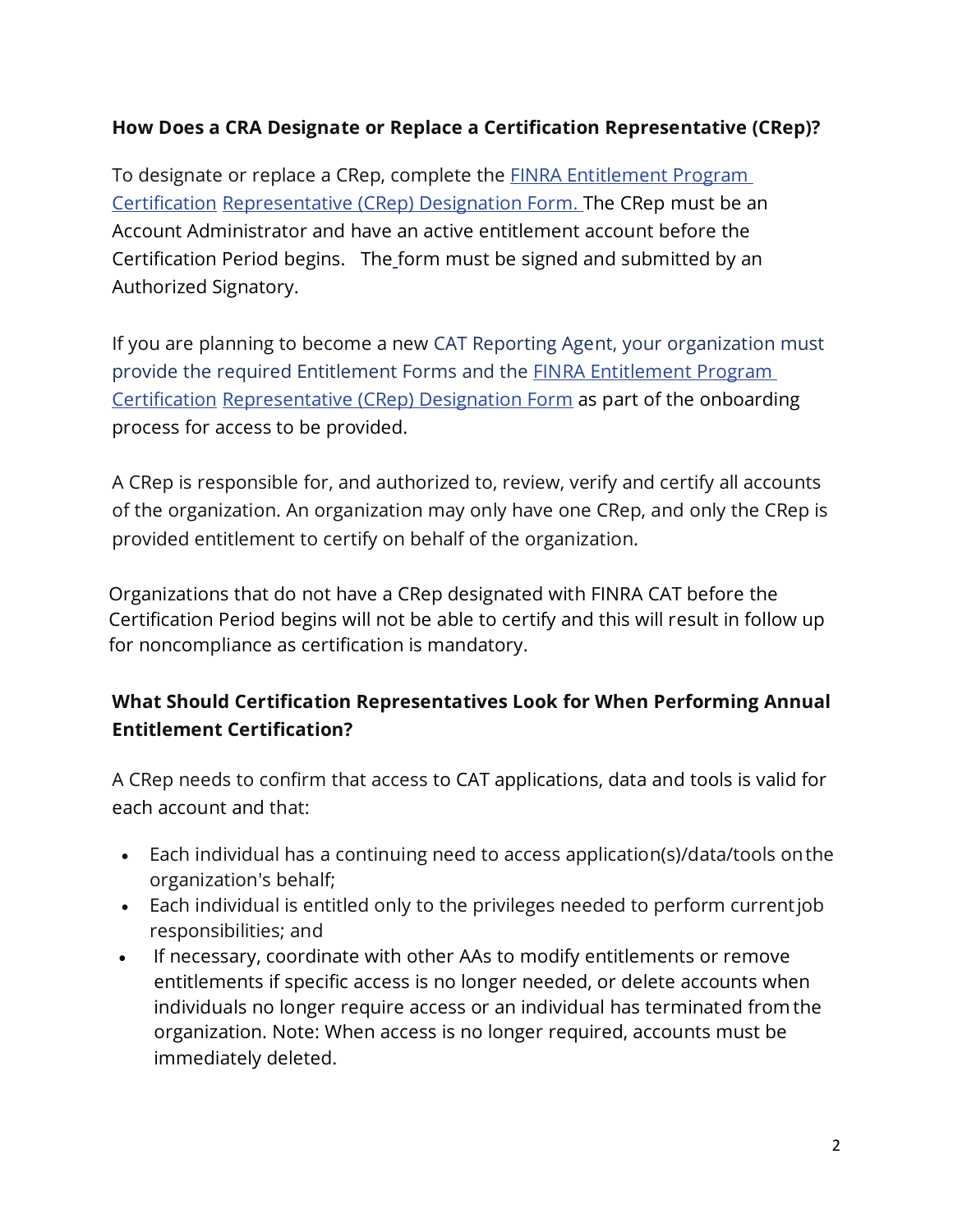**See the** [CRep User Accounts Certification Process Quick Reference Guide](http://www.finra.org/sites/default/files/2020-08/crep-user-accounts-certification-process-quick-reference-guide.pdf) **for detailed instructions.**